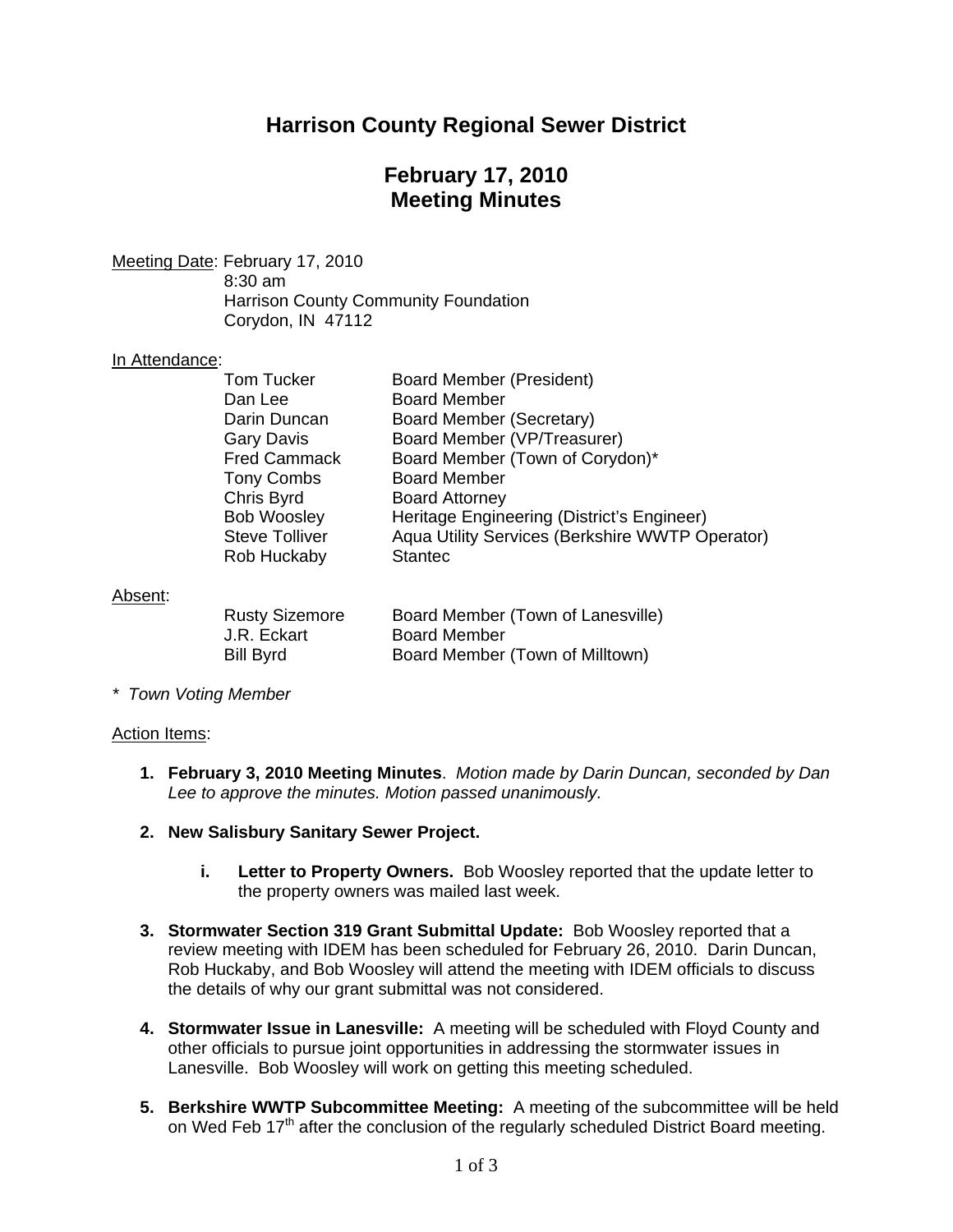This meeting will be used to review the current rates and charges at the WWTP and to begin review of renewal of the current rates and charges agreement with SSK Communities. Members of the subcommittee are: Darin Duncan, Gary Davis, and Tony Combs.

### **6. Other Business:**

- **i. Lanesville Service Boundary:** The Board instructed Bob Woosley to follow up with Town to finalize the Boundary limits between the Town and District.
- **ii. Lanesville Interchange:** The Board instructed Bob Woosley to begin work on preparing updated estimates and a review of options for providing service to the Lanesville Interchange.
- **iii. CDBG Grant Workshops – Disaster Recovery Workshops for Phase Allocation of Funds:** Bob Woosley distributed grant workshop registration sheets for those interested in attending. The grant workshop is for eligible counties including Harrison, Floyd, and Clark. Bob will attend on behalf of the District, other Board members expressed an interest and may also attend. All workshops are held in Indianapolis. Upcoming workshops are:
	- a. February 10<sup>th</sup>: Storm Drainage Program
	- b. March 10<sup>th</sup>: Water/Wastewater Small Projects Program
- **iv. Approved Invoices**: A motion was made by Gary Davis, seconded by Darin Duncan to approve the following invoices:
	- a. **Town of Corydon (\$40),** Grease trap inspection at Hospital Medical Campus.
	- b. **Town of Corydon (\$224.02),** Medical Office Building charges.
	- c. **Town of Corydon (\$863.53),** Hospital Medical Campus charges.
	- d. **Indiana Regional Sewer District Assoc. (\$50),** Annual dues payment to IRSDA.

#### Next Meeting:

Approved By:

1. Board Meeting: **Wed February 17, 2010 at 8:30 am** @ Harrison County Community Foundation Building.

Minutes prepared by: Heritage Engineering

# **End of Minutes**

| Tom Tucker, President   | Tony Combs |
|-------------------------|------------|
| Darin Duncan, Secretary | Daniel Lee |
|                         | 2 of 3     |